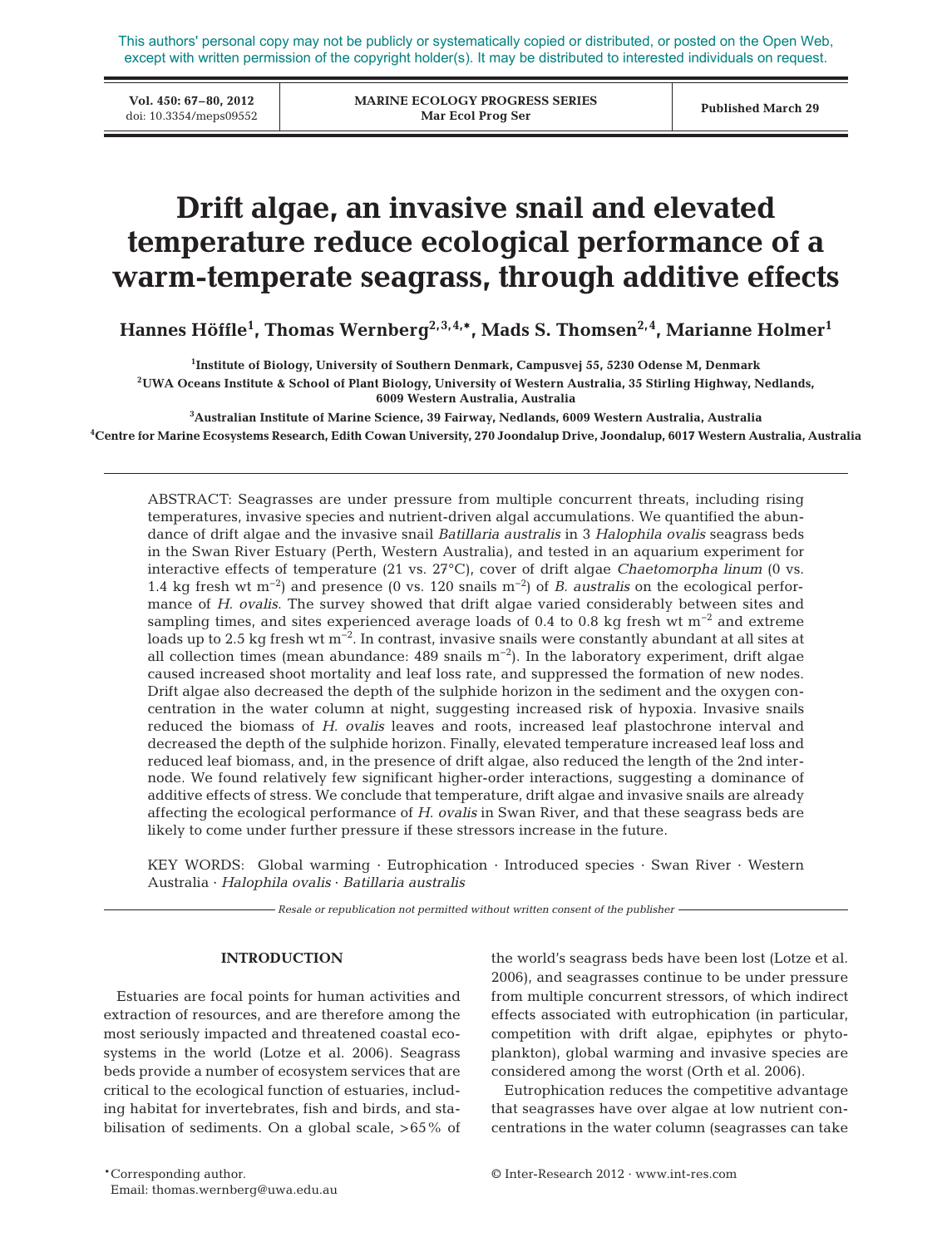up nutrients from sediment pore water through their roots) and is therefore a serious threat to coastal environments and seagrasses worldwide (Nielsen et al. 2002). Algae, and drift algae such as the cosmopolitan *Chaetomorpha linum* (Müller) Kützing in particular, benefit from higher nutrient loads because they typically have finely structured thalli with a high capacity for nutrient uptake and growth (Hauxwell et al. 2003). Drift algae often form dense mats that can become entangled and retained among the seagrasses, especially in areas of low hydrodynamic activity (Irlandi et al. 2004). These algal mats can block out light from the seagrasses and cause hypoxia through respiratory processes, particularly at night. Moreover, drift algae have a boom-and-bust life cycle, supplying rapidly decomposing organic material to the sediment (Pedersen et al. 2005), which increases the oxygen consumption in the sediment.

Rapid climate change is a relatively recent threat to seagrasses. Elevated levels of atmospheric  $CO<sub>2</sub>$  are causing a range of changes to the environment that are likely to impact seagrasses, including ocean acidification, rising sea levels and increasing temperature (Short & Neckles 1999, Lotze et al. 2006, Orth et al. 2006, Williams 2007). Global warming is probably the most acute of the climate-change-related threats. For example, over the past 5 decades, the temperature in the southeast Indian Ocean adjacent to Western Australia has been rising at a rate of up to 0.02°C yr−1 (Pearce & Feng 2007), and the projection for the region is an additional 1 to 2°C increase in mean temperature over the next 25 yr (Poloczanska et al. 2007). Elevated temperature directly influences metabolic processes in plants, increasing the rates of photosynthesis and respiration and affecting the ratio between them (Stæhr & Wernberg 2009). Temperate seagrasses typically have their photosynthetic optimum at temperatures below the seasonal maximum (Biebl & McRoy 1971) and may therefore be sensitive to elevated temperatures. The effects may be severe enough to cause oxygen depletion in seagrass tissue (Greve et al. 2003).

Elevated temperature and eutrophication interact synergistically to increase bacterial metabolism in the sediment, usually by a factor of 2 to 3 for each 10°C increment (Thamdrup et al. 1998), thereby stimulating oxygen consumption in the sediments and accumulation of sulphide in the sediment pore water. Sulphide can bind to the iron in metalloenzymes and is therefore a potent phytotoxin that inhibits important enzymes like cytochrome oxidase (Raven & Scrimgeour 1997, Armstrong & Armstrong 2005). Negative effects of pore water sulphide and

high oxygen demand leading to plant anoxia have been documented for several seagrass species (Holmer & Bondgaard 2001, Greve et al. 2003, Koch et al. 2007, Kilminster et al. 2008). Plants alleviate anoxia by transporting oxygen to the belowground parts, where it is released to the surroundings, creating an oxygenated rhizosphere that prevents the intrusion of reduced compounds (Frederiksen & Glud 2006). This oxygen is produced by photosynthesis during the day and taken up from the surrounding water column at night, as the oxygen in the lacunae only lasts for minutes when photosynthesis stops at night (e.g. Sand-Jensen et al. 2005). If the oxygen concentration in the water column drops below a certain percentage of air saturation (e.g. 35% for *Zostera marina)*, then oxygen is depleted in the plants and pore water sulphide can intrude into the seagrass (Pedersen et al. 2004).

In addition to global warming and competition with drift-algal accumulations, invasions by introduced species present yet another possible stressor of seagrass beds. Increasing ocean traffic and reduced transit times of vessels between harbours have caused a massive increase in the exchange of marine species among distant areas of the globe (Williams & Smith 2007, Thomsen et al. 2011). Introduced species can have a range of effects in their recipient systems, including predating on or competing with native species (Thomsen et al. 2009) or changing nutrient cycles (Pedersen et al. 2005). Effects of introduced species tend to be particularly large in estuaries because these are typical end-points for dispersal vectors and because estuaries are often stressed systems (either naturally or from human activities) where new opportunistic species can readily establish themselves.

The city of Perth (population approximately 1 million) is the only metropolitan area in Western Australia, and it is located on the banks of the Swan-Canning Estuary (hereinafter referred to as Swan River), which has had a history of intense human activity since the early colonisation of Australia (Brearley 2005). The dominant benthic primary producer in the Swan River is the seagrass *Halophila ovalis* (Hillman et al. 1995). *H. ovalis* stands cover approximately 25% of the total estuarine basin, with most of the population in protected waters  $< 2$  m deep, where drift algae also tend to accumulate (Astill & Lavery 2001). The invasive mud snail *Batillaria australis* has established itself in the Swan River within the past 50 yr, and it is now highly abundant within the *H. ovalis* beds (>400 m<sup>-2</sup>; Thomsen et al. 2010). *B. australis* does not graze on the seagrass, but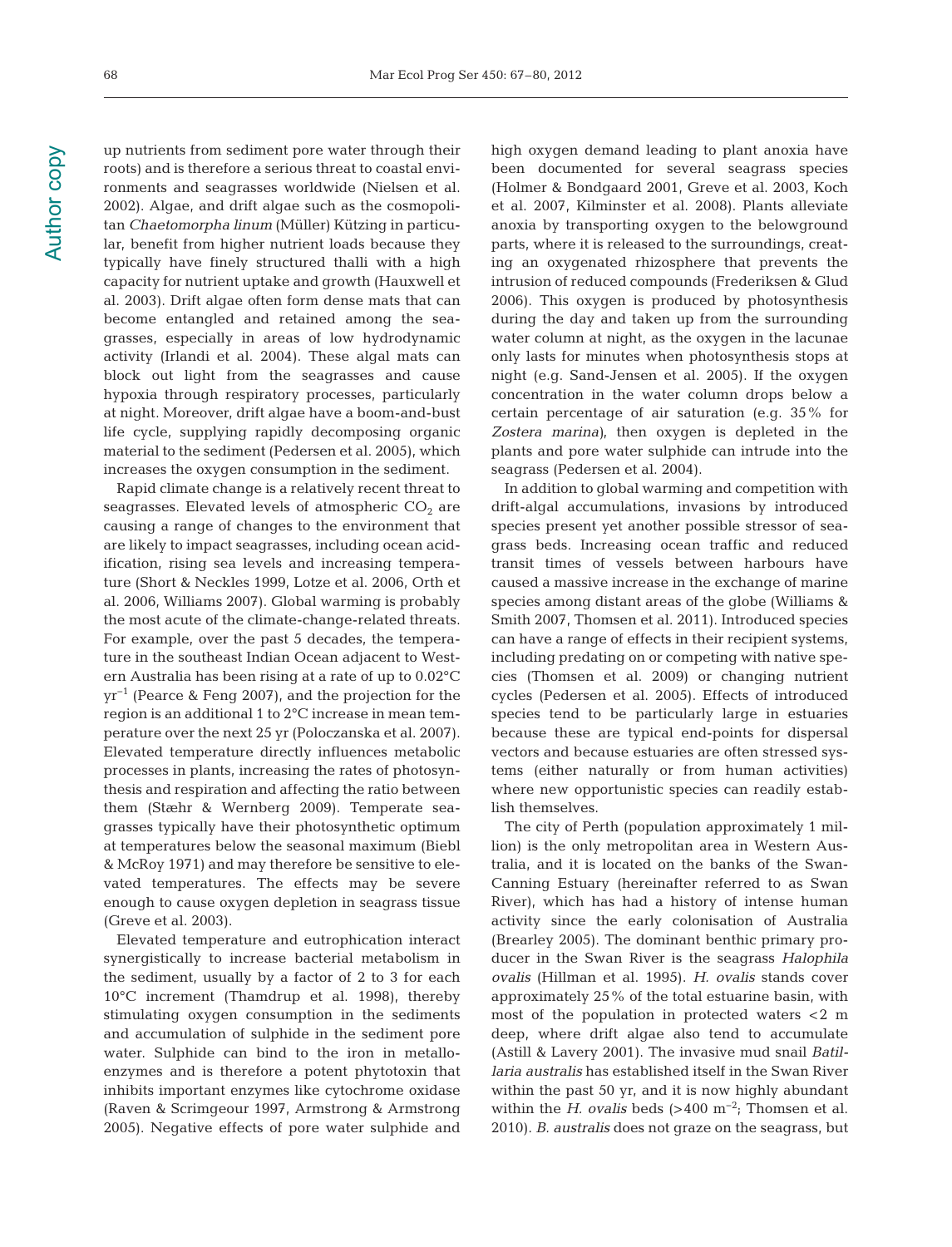feeds primarily on benthic diatoms and detritus. However, the abundance and burying behaviour of *B. australis* causes significant bioturbation. This may affect seagrasses directly through uprooting or indirectly by modifying the concentration of organic matter and reduced compounds in the sediments (i.e. by burial of drift algae in the sediments or by increasing advection). These potential effects could hamper the formation of new seagrass meadows after a die-back event, such as the one that occurred in winter 1981, which was caused by unusually high river discharge (Hillman et al. 1995). As *B. australis* does not build ventilated structures, like for example certain polychaetes (Pischedda et al. 2008), its effect on oxygen uptake of the sediment may be comparatively low. The aim of the present study was to examine the impact of drift algae on seagrasses, and to assess the role of an invasive species in mediating these effects now and in a warmer future. To address this aim, we quantified the abundance of drift algae and invasive snails in the Swan River, and we experimentally tested the hypothesis that at least 2 factors would interact synergistically to exacerbate negative effects of drift *Chaetomorpha linum* on sediment biogeochemical properties and growth and survival of *H. ovalis*.

#### **MATERIALS AND METHODS**

# **Spatio-temporal variability of drift algae, invasive snails and temperature in Swan River**

The abundances of drift algae and invasive snails were quantified in 3 seagrass beds at 0.5 to 2 m depth in the Swan River (Freshwater Bay, Point Walter and Waylen Bay; Fig. 1). Drift algae were quantified on 5 occasions from May 2008 to February 2009, by collecting all algae within 10 haphazardly tossed 0.25 m² quadrats. The algae were returned to the laboratory and weighed fresh after blotting with paper towels, consistently using the same materials to reach the same degree of dryness. Snails were counted within 4 random circular frames (0.33 m diameter) in May 2006, November 2007 (no data from Point Walter) and December 2008. To test whether the abundance of both stressors was constant or variable in space and time, algal and snail data were analysed by 2-way ANOVA (PRIMER v. 6; Clarke & Gorley 2006), where sites and sampling times were considered random factors.

Temperature was measured at 3 sites (Point Roe, Point Resolution and South Como; Fig. 1) from 17



Fig. 1. Swan River, Western Australia, showing the 3 sites where drift algae and snails were sampled (FB: Freshwater Bay; PW: Point Walter; WB: Waylen Bay), where temperature was measured (PRo: Point Roe; PR: Point Resolution; SC: South Como) and where seagrasses were collected for the experiment (PR). CBD: central business district

May 2008 to 10 February 2009. Temperature was recorded ~10 cm above the bottom at 1 m depth every 30 min with Hobo data loggers. Data from Point Roe between May and July were missing due to the loss of a data logger. Temperatures were tested for differences between sites by paired *t*-tests be tween daily mean temperatures (GMAV 5; Sage 2002).

#### **Laboratory experiment**

#### Setup

The individual and combined effects on seagrass performance of temperature (21 and 27°C), drift algae (0 and ~1.4 kg fresh wt *Chaetomorpha linum* m−2) and an invasive species (0 and ~120 *Batillaria australis* ind. m−2) were tested in a 3-factorial aquarium experiment with 3 replicates of all orthogonal treatment combinations. The experimental treatment levels were all in the low range of extreme values recorded *in situ* to provide conservative tests of possible field effects (see Fig. 2). The aquaria were filled with ~5 cm quartz sand (average grain size: 458 μm) and ~25 l seawater. About one-third of the water was exchanged each week, and air stones aerated the water column and provided gentle water circulation. Standard aquarium heaters were used to achieve the higher temperature (27.4  $\pm$  0.2°C, n = 7 aquaria; daily means from loggers recording every 20 min), whereas the lower temperature  $(21.4 \pm 0.1^{\circ}C, n = 6$  aquaria) was ambient temperature in the aquarium room. Light was provided by 2 daylight fluorescent tubes and 2 UV-tubes in a 12 h light:12 h dark cycle.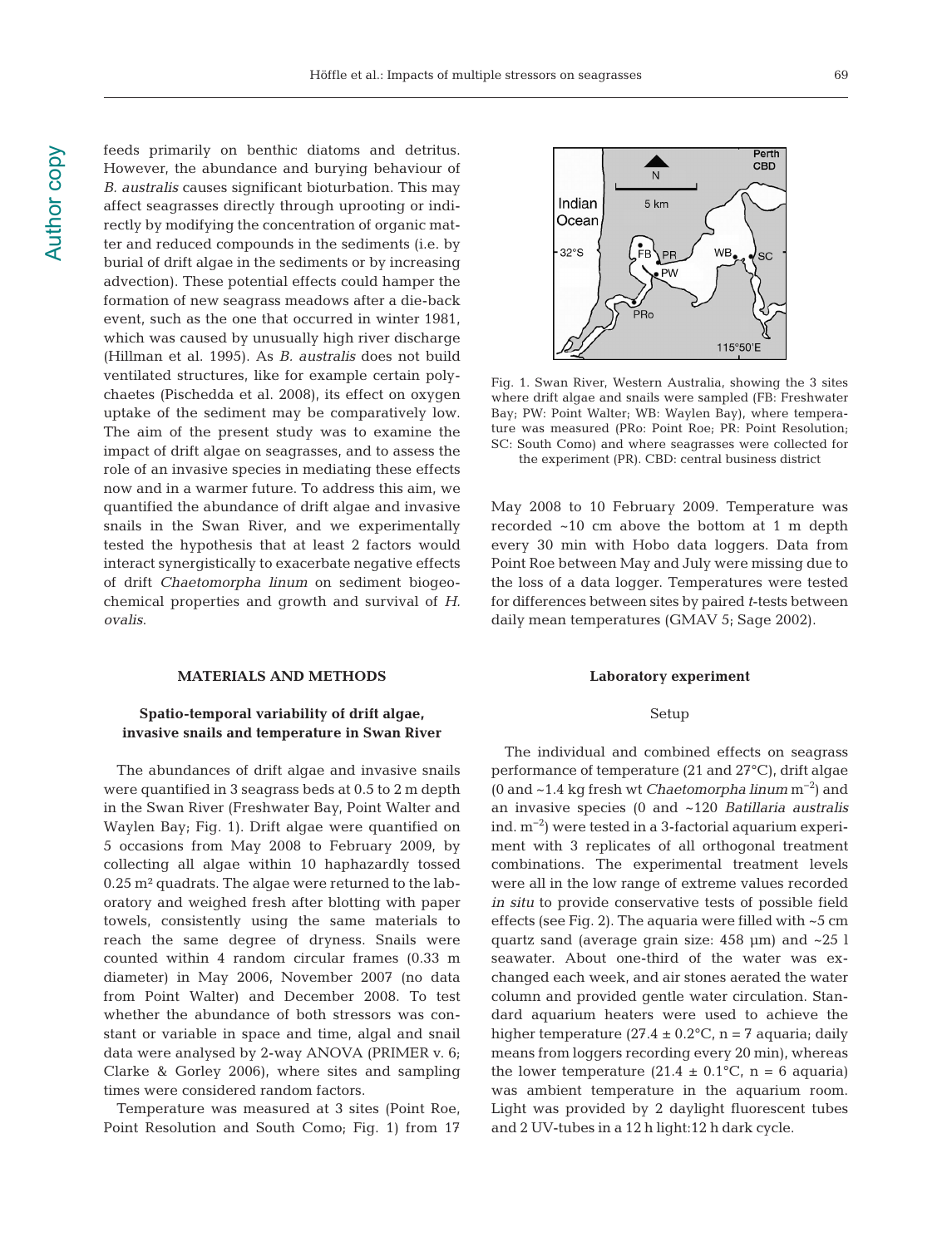*Halophila ovalis* shoots were collected from Point Resolution (Fig. 1), and *Chaetomorpha linum* was collected from several sites around the Swan River. The seagrasses were trimmed to a rhizome apical meristem plus 2 internodes with a leaf-pair each (this standardised planting unit is hereafter referred to as a 'shoot') and planted in 2 rows of 4 into each aquarium (~239 leaf pairs m−2 and ~119 rhizome growth apices m−2). This density is relatively low, but nevertheless often occurs in winter and spring months (< 300 growth apices m−2; Hillman et al. 1995) and at the margins of *Halophila* beds (authors' pers. obs.). The younger leaf pair was clipped (i.e. had a corner cut out of one leaf) to mark the beginning of new shoot production. Each planting unit was photographed on a sheet of white paper, and the length of both leaf pairs, internodes, the apical meristem (measured from the tip to the first node) and the first root was measured. Terminology and definitions of seagrass characteristics and measurements follow Duarte et al. (1994). Occasionally the bulldozing snails up rooted seagrass shoots and these were subsequently found drifting. At the margin of real seagrass beds, such uprooted growth apices are typically attached to a longer rhizome and may therefore re-attach to the sediment. We therefore decided to replant uprooted units in our aquaria.

Seagrasses were acclimatised for 2 to 3 d. The aquaria for the high temperature treatment were warmed up over this time and drift algae were added to half of all aquaria thereafter. The algae were first examined in terms of sight, smell and texture and were discarded if of questionable quality. The rest was cleaned of other algal species and animals, and weighed after blotting with paper tissue. Drift algae were replaced twice to avoid decomposition of the mat and ensure constant biomass levels between aquaria with drift algae, and the average drift-algal biomass over the duration of the experiment was  $1.5 \pm 2$  kg fresh wt m<sup>-2</sup> (n = 12). Eight snails were added to half of the aquaria at the same time as the algae. Snails, drift algae and seagrass appeared to acclimatise quickly to the 2 temperature levels, as seagrass grew without other stressors, drift algae generally remained healthy and intact, and snails moved around and created burial trails. The experiment ran for 28 d, a common stressduration for drift-algal studies. This duration is in accord with the typical persistence of algal patches in seagrass beds (Thomsen 2010) and was well above previously reported plastochrone intervals (2.2 d for shoots and leaves, 3.3 d for rhizomes; Short & Duarte 2001).

#### Growth measurements

Upon harvest, the number of surviving shoots was counted and the mortality rate calculated as percentage loss of growth apices per day:

$$
mortality rate = \frac{n_D}{n_0} / t \tag{1}
$$

where  $n<sub>D</sub>$  and  $n<sub>0</sub>$  were the numbers of dead growth apices and growth apices at the beginning of the experiment respectively and *t* was the duration of the experiment (days). A growth apex and the whole shoot with it was classified as dead if the apical meristem showed signs of decay and disintegration.

The number of new nodes produced during the experiment was counted, and the leaf loss rate calculated as percentage of leaves lost per day (relative to the sum of leaves at the beginning and leaves produced). Pre-planting measurements were repeated and plastochrone interval of leaves (time in days to grow a new leaf) and net change in leaf length were calculated using the formulas:

$$
P_L = \frac{t}{n_L} \tag{2}
$$

$$
\text{Net change of leaf} = \frac{\sum l_{start} - \sum l_{end}}{t} \tag{3}
$$

where  $P_{\text{I}}$  was the plastochrone interval (days),  $n_{\text{I}}$  was the number of leaves produced during the experiment, *t* was the duration of the experiment (days), and  $\Sigma l_{\text{start}}$  and  $\Sigma l_{\text{end}}$  were the accumulated lengths of all leaves on the shoot (mm). Net change in leaf length was expressed in mm per day. The length of the 2nd internode was measured as the distance from 1st to 2nd node, as seen from the direction of the apex, as we considered it less exposed than the 1st internode. Biomass was measured separately for leaves, rhizomes and roots, and reported as the mean dry weight per surviving shoot per aquarium.

Effects on each univariate variable were tested by 3-way fixed-factor ANOVA using GMAV 5 (Sage 2002), with temperature, snails and algae as fixed factors. Prior to analysis, each variable was checked for homogeneity of variances by Cochran's *C*-test and transformed if variances were heteroscedastic. Transformation solved all problems of heterogeneous variances. Post hoc analyses of significant interactions were done by Student-Newman-Keuls (SNK) tests ( $\alpha$  = 0.05). Taking all response variables into account, and following the same experimental design, multivariate analysis of variance by permutation (PERMANOVA; PRIMER v. 6; Clarke & Gorley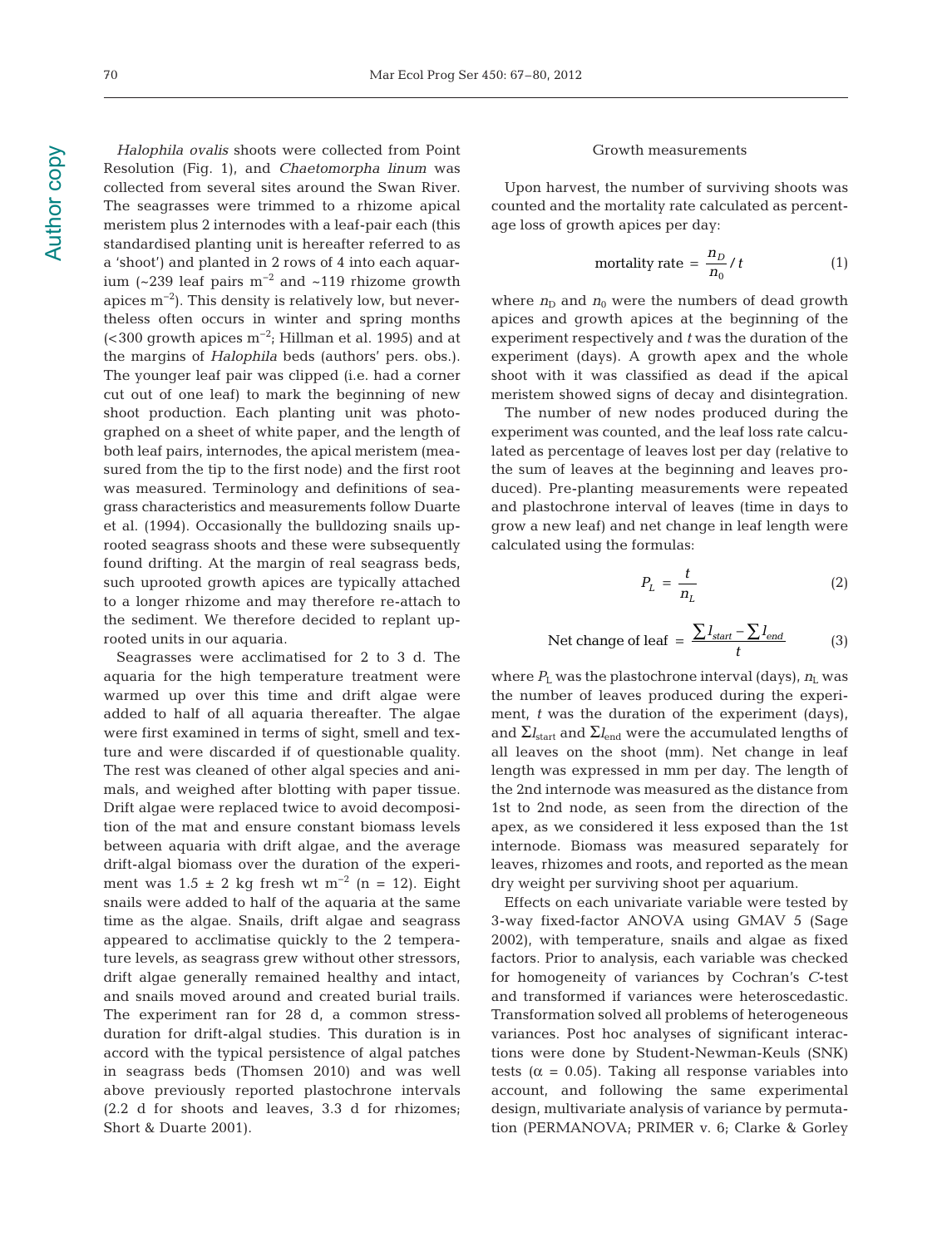2006) was used to test for experimental effects on overall seagrass performance. These multivariate analyses were based on Euclidian distances calculated from normalised data.

## Sediment and oxygen analyses

The depth to the sulphide horizon in the sediment was measured 3 times during the experiment. At each time, one silver stick (1.2 mm thick thread of 99% Ag) was haphazardly placed in each aquarium and incubated for 6 h (Holmer et al. 2005). The depth to the sulphide horizon was measured with a ruler as the distance from the sediment surface to the black coating of  $Aq_2S$ . The data was analysed with a 4-way ANOVA where time was considered a random factor and the 3 experimental treatments fixed factors.

The organic content of the sediment was measured by loss on ignition at 560°C for 6 h. Chlorophyll *a* (chl *a)* content was extracted from the top centimetre of the sediment, using 3.5 ml ethanol, and quantified photometrically at 665 nm. The results were analysed by 3-way fixed-factor ANOVA.

Measurement of oxygen content in the water column was done every week before exchanging the water. Measurements were done with a handheld dissolved oxygen (DO) meter (Oxyguard) and within the last 2 h of each period of the diurnal cycle (i.e. day and night). The oxygen content was measured in the upper water column ca. 20 cm above sediment surface  $(= ca. 5 cm above the drift- $alqal$  mat)$ , ca. 10 cm above the sediment surface in the centre of the drift-algal mat (= mid-water) and <1 cm from the sediment surface (= bottom, below the drift mat). The weekly measurements at the sediment surface were averaged for each aquarium, and treatment effects on oxygen levels analysed with a 5-way fixed-factor ANOVA. Pearson's product moment correlation tested the relationship between mean oxygen concentration at the bottom at night, where the lowest oxygen levels were recorded, and seagrass mortality rate.

# **RESULTS**

# *In situ* **patterns of drift algae, invasive snails and temperature**

Four taxa accounted for  $>90\%$  of the drift-algal biomass: across sites and times, the green alga *Chaetomorpha linum* (~40%) was dominant, followed by the red algae *Gracilaria comosa* (~25%), *Hypnea* sp. (~15%), and *Laurencia* sp. (~10%). The abundance of drift algae was highly variable from site to site and between sampling times (Fig. 2A;  $p_{\text{site} \times \text{time}}$  < 0.0001; Table S1 in the supplement at www.int-res.com/articles/suppl/m450p067\_supp. [pdf\).](http://www.int-res.com/articles/suppl/m450p067_supp.pdf) Winter (July) and early spring (September) were times of low drift-algal abundance at all sites, the maximum amount collected in any quadrat being 316.8 g fresh wt m−2. High drift-algal abundances were found in summer (December, February) and autumn (May) but peak abundances were found at different times at different sites. Average peak abundance ranged from ~400 to 800 g fresh wt m−2. All sites also experienced times of very low drift-algal abundance (<74.8 g fresh wt m<sup>-2</sup>) even when abundance peaked at other sites. Drift abundance also varied greatly from quadrat to quadrat as indicated by the highly heteroscedastic variances even after transformation— all sites and times had quadrats with and without drift algae, and extreme values were often 2 to 3 orders of magnitude greater than the means, reaching up to 2526 g fresh wt  $m^{-2}$ .

In contrast to drift algae, the abundance of *Batillaria australis* did not vary significantly between sites or sampling times  $(p > 0.06)$ . Indeed, snails were abundant in all samples, ranging from 47 to 1181 snails m<sup>-2</sup>, with an overall mean among sites of 489 ± 70 snails m<sup>-2</sup> (n = 8) (Fig. 2B).

Water temperature showed a clear seasonal development (Fig. 2C) with a late winter minimum in July-August (lowest value recorded: 12.3°C) and a summer maximum around January (highest value recorded: 31.2°C) after which temperatures started to decline again. Water temperatures were > 25°C for most of December and January at all 3 sites, but on average, temperatures were higher further into the estuary (South Como > Point Resolution > Point Roe;  $t > 2.12$ ,  $p < 0.035$ ).

## **Laboratory experiment**

#### Seagrass mortality and performance

The aquarium experiment showed that temperature and drift algae both increased the mortality of apical meristems and leaf loss of *Halophila ovalis* shoots (Fig. 3; Table S2 in the supplement). However, whereas effects of drift algae  $(p = 0.001)$  and temperature ( $p = 0.005$ ) on leaf loss were straightforward, increasing the leaf loss rate from  $\sim$ 2 to  $\sim$ 3% d<sup>-1</sup>, the effects on mortality were interactive  $(p = 0.049)$ . At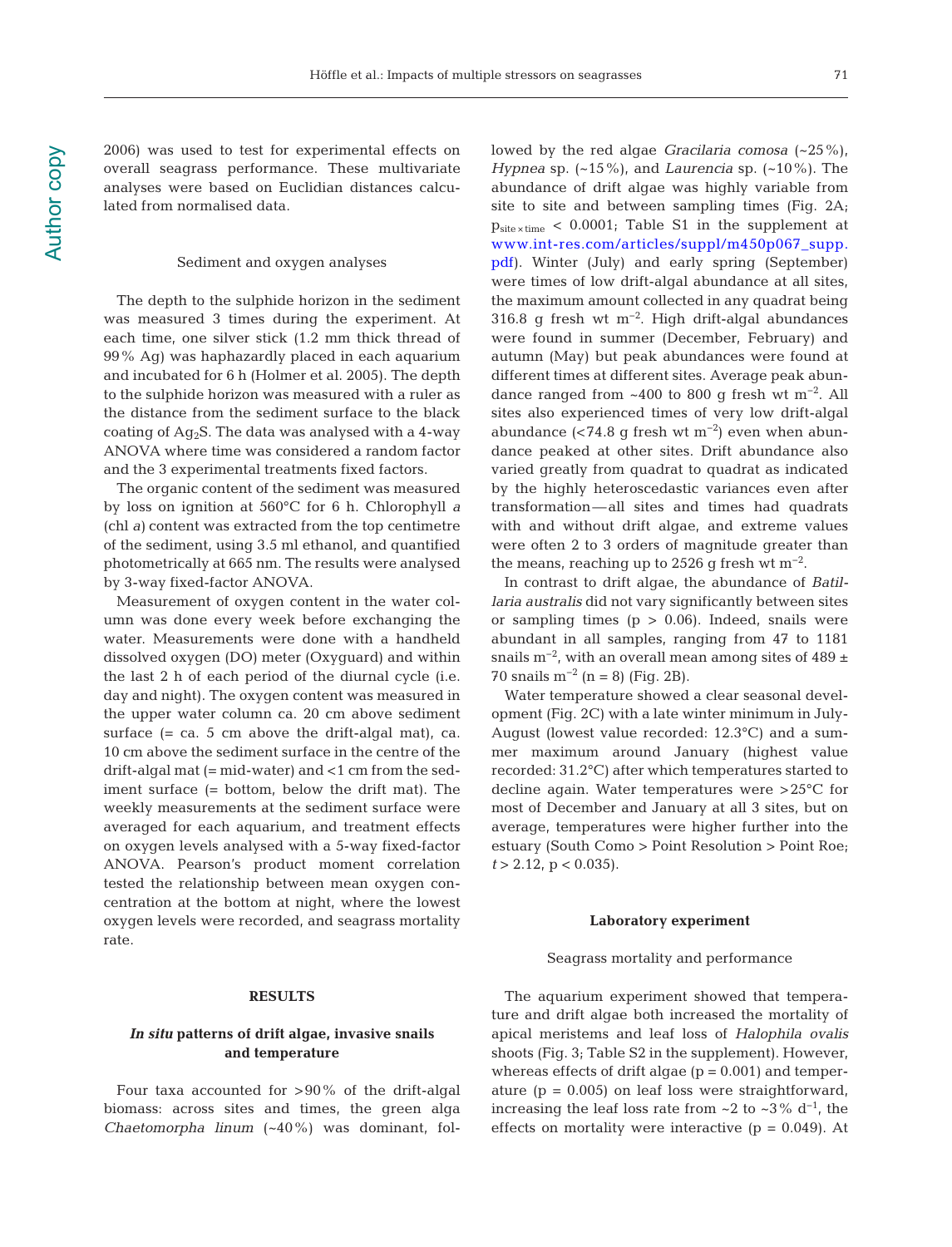

Fig. 2. *In situ* patterns of (A) biomass of drift algae, (B) densities of invasive snails *Batillaria australis* and (C) water temperature at 3 sites in the Swan River. Note that (C) shows different sites than (A) and (B). Bars are mean values ( $\pm$ SE) (n = 10 for drift algae, n = 4 for snails) and white squares are maximum values recorded in any one sample. The dashed lines indicate levels used in the aquarium experiment. nd: no data

low temperature (21°C) without drift algae, mortality was < $0.5\%$  growth apices d<sup>-1</sup>, but this increased 4-fold to  $\sim$ 2% growth apices  $d^{-1}$  when covered by drift algae at both low and high (27°C) temperature and at high temperature regardless of drift algae. The presence of snails did not affect the mortality rate  $(p = 0.620)$  or the leaf loss rate  $(p = 0.774)$ .

Drift algae caused ~50% reduction in the production of new leaf pairs  $(p =$ 0.010), but neither temperature  $(p = 0.829)$ nor snails  $(p = 0.919)$  had any effect on production of new leaf pairs (Fig. 4A,B, Table S2). In contrast, the plastochrone interval was affected by all 3 experimental factors (Fig. 4C,D, Table S2). Temperature had a consistent effect across drift algae and snail treatments  $(p = 0.026)$ , with slightly lower plastochrone interval at 27°C compared to 21°C (Fig. 4C,D). Ef fects of algae and snails were interactive  $(p = 0.038)$ , where snails increased the plastochrone interval in the presence of drift algae but had no effect when algae were absent.

Net change in leaf length was typically negative due to the shedding of leaves (Fig. S1 in the supplement). The experimental treatments did not have any significant effects on this rate (Table S2). However, there was a trend for snails to negatively affect net change in leaf length  $(p = 0.08)$ , with rates being 3 times lower in treatments with snails  $(-1.32 \pm 0.32 \text{ mm})$ d−1) compared to treatments without snails  $(-0.43 \pm 0.15 \text{ mm d}^{-1}).$ 

The distance between internodes was affected by an interaction between temperature and algae  $(p = 0.048)$ , where drift algae reduced the length of the 2nd internode by almost 50% at 27°C but had no effect at 21°C (Fig. 4E,F, Table S2). The biomass per shoot was affected by temperature and snails, but the effects differed between different biomass components (Fig. 5). Both elevated temperature  $(p =$ 0.039) and the presence of snails  $(p =$ 0.014) reduced the above-ground biomass per shoots. Snails also had a negative effect on the root biomass per shoots  $(p =$ 0.017), but rhizome biomass per shoot was not significantly affected by any of the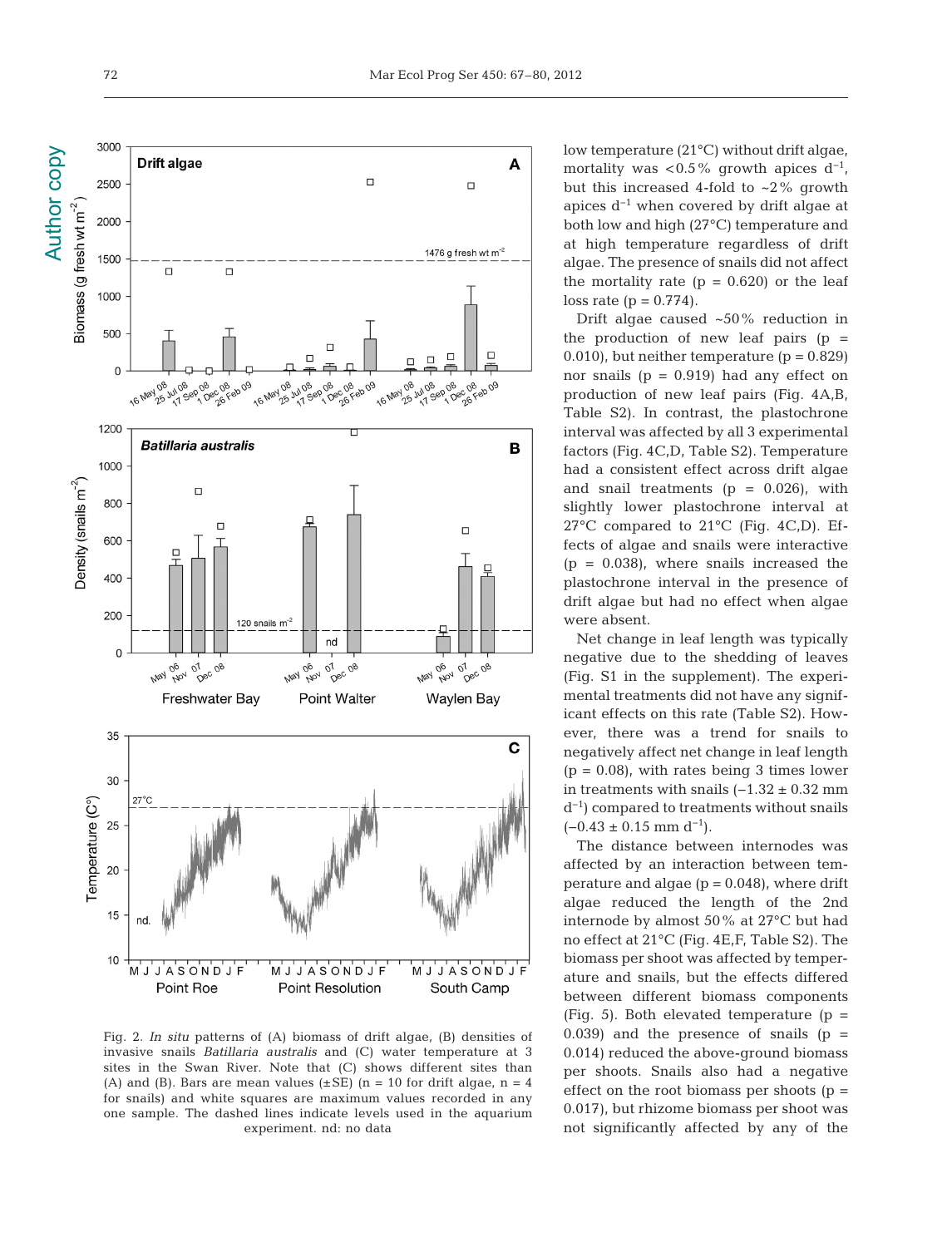

Fig. 3. *Halophila ovalis*. (A,B) Mortality rate and (C,D) leaf loss rate (mean  $\pm$  SE) for shoots in aquaria with or without algae *Chaetomorpha linum* and snails *Batillaria australis* at  $(A, C)$  21°C and  $(B, D)$  27°C. The factors or interactions named in the graph are those that caused significant differences

experimental test factors  $(p > 0.1)$ . Still, there was a trend for snails to reduce rhizome biomass per shoot at high temperature (Fig. 5C,D).

Considering all response variables simultaneously in a single multivariate analysis of impacts on ecological performance, it was found that drift algae ( $p <$ 0.013) and snails (p < 0.038) were the only 2 factors to cause significant effects (Table 1). Drift algae was the most influential factor, contributing more than twice as much to variation (16.1%) than any of the other experimental factors or their interactions (8.3%). Neither temperature nor any interactions with it were significant, although the effect of temperature was close to significant  $(p = 0.076)$ .

#### **Abiotic responses**

Both drift algae ( $p < 0.0001$ ) and snails ( $p = 0.014$ ) reduced the depth of the sulphide horizon, such that the oxygenated zone was > 4 times deeper in aquaria without algae and snails compared to aquaria with both algae and snails (Fig. 6). Depth to the sulphide horizon was not significantly affected by temperature



Fig. 4. *Halophila ovalis*. (A,B) Number of newly produced nodes, (C,D) leaf plastochrone interval and (E,F) length of the 2nd internode (mean  $\pm$  SE) for shoots in aquaria with or without algae *Chaetomorpha linum* and snails *Batillaria australis* at (A,C,E) 21°C and (B,D,F) 27°C. The factors or interactions named in the graph are those that caused significant differences

 $(p = 0.373;$  Table S3 in the supplement), while organic matter  $(p > 0.067)$  and chl *a*  $(p > 0.077)$  in the sediment (Table S4, Fig. S2 in the supplement) were not significantly affected by either treatment. However, in both temperature treatments, the sediments covered by combination of algae and snails had considerably more chl *a* than any of the other treatments (Fig. S2). The mean content of organic matter in the sediment was  $0.43 \pm 0.04\%$  dry wt (n = 8 treatments) and the mean chl *a* content was  $0.26 \pm 0.04$  µg cm<sup>-3</sup>  $(n = 8$  treatments).

The oxygen concentration in the water column depended on time of day, depth, temperature and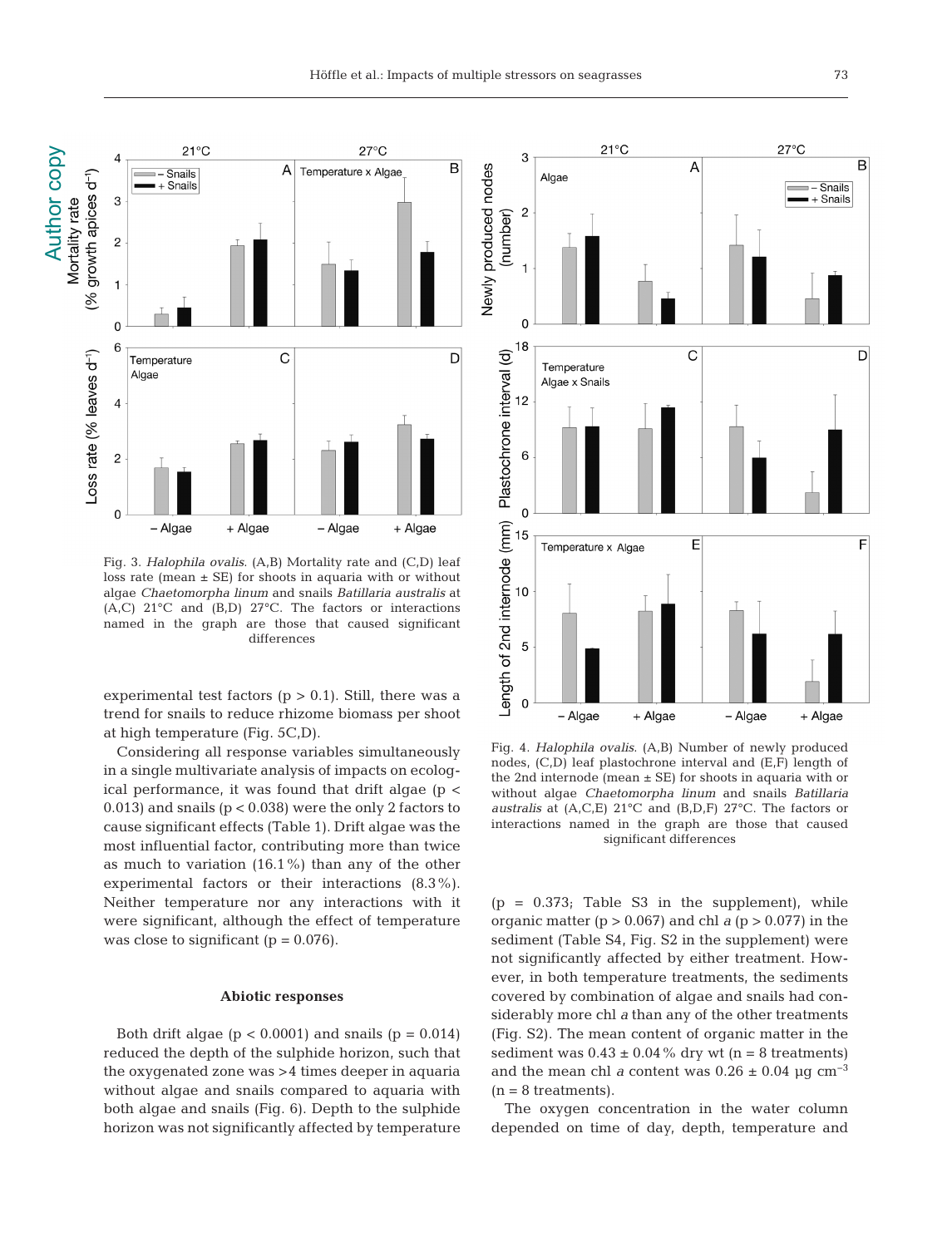



Fig. 5. *Halophila ovalis*. Biomass (mean ± SE) of (A,B) leaves, (C,D) rhizomes, and (E,F) roots for shoots in aquaria with or without algae *Chaetomorpha linum* and snails *Batillaria australis* at (A,C,E) 21°C and (B,D,F) 27°C. The factors or interactions named in the graph are those that caused significant differences



Fig. 6. Depth (mean  $\pm$  SE) to sulphide horizon in aquaria with or without drift algae *Chaetomorpha linum* and snails *Batillaria australis* at (A) 21°C and (B) 27°C. The factors or interactions named in the graph are those that caused significant differences

Table 1. PERMANOVA testing the effects of temperature (Te), drift algae (Al) and invasive snails (Sn) on the ecological performance of *Halophila ovalis* combined across all performance metrics. Significant values are in **bold**

| Source                   | df | МS     | Pseudo-<br>F | р     | Components of<br>(perm) variation $(\%)$ |
|--------------------------|----|--------|--------------|-------|------------------------------------------|
| Тe                       |    | 14.852 | 2.11         | 0.076 | 5.5                                      |
| Αl                       |    | 29.656 | 4.21         | 0.013 | 16.1                                     |
| Sn                       |    | 18.666 | 2.65         | 0.038 | 8.3                                      |
| $Te \times AI$           | 1  | 7.3451 | 1.04         | 0.365 | 0.4                                      |
| $Te \times Sn$           | 1  | 5.4484 | 0.77         | 0.538 | $\Omega$                                 |
| $Al \times Sn$           | 1  | 8.6351 | 1.23         | 0.268 | 2.3                                      |
| $Te \times Al \times Sn$ | -1 | 9.6601 | 1.37         | 0.205 | 7.4                                      |
| Residual                 | 16 | 7.0460 |              |       | 60.0                                     |

algae, but snails had no effect ( $p > 0.325$ ; Fig. 7; Table S5 in the supplement). Oxygen concentrations were always lower at the bottom than at the surface  $(SNK<sub>day, night</sub>: bottom < mid-water = surface)$ , but the difference was much greater at night than during the day ( $p_{\text{depth} \times \text{time}} = 0.015$ ; Fig. 7). The presence of drift algae caused lower oxygen levels at all depths (SNKsurface, mid-water, bottom: algae < no algae), but the effects were much greater at the bottom than at any of the other depth strata ( $p_{\text{depth} \times \text{algae}} < 0.0001$ ; Fig. 7) and these effects were further exaggerated at the high experimental temperature and at night ( $p_{temperature \times algebra}$  = 0.034; Fig. 7). Oxygen levels were always lower at 27°C compared to 21°C treatments ( $\text{SNK}_{\text{day, night, algae, no algae:}}$  27 < 21°C), but day and night differed only when algae were present  $(SNK_{no\ algebra}:night = day, SNK_{algae}: night < day)$ . There was a strong negative correlation between *Halophila ovalis* mortality rate and the mean oxygen concentration at the sediment surface at night ( $r = -0.65$ ,  $p =$  $0.0006$ ,  $n = 24$ ), and there was a conspicuous increase in mortality rate below 6 mg O<sub>2</sub> l<sup>-1</sup> (Fig. 8).

## **DISCUSSION**

A critical step towards successfully managing and conserving ecologically important species such as seagrasses is understanding the effects of multiple, concurrent anthropogenic and environmental pressures. Here, we have documented that contemporary levels of drift algae and an invasive snail, and elevated temperature have significant negative effects on survival (increased mortality) and growth of a seagrass species that is ubiquitous in many warmtemperate to tropical estuaries and coastal areas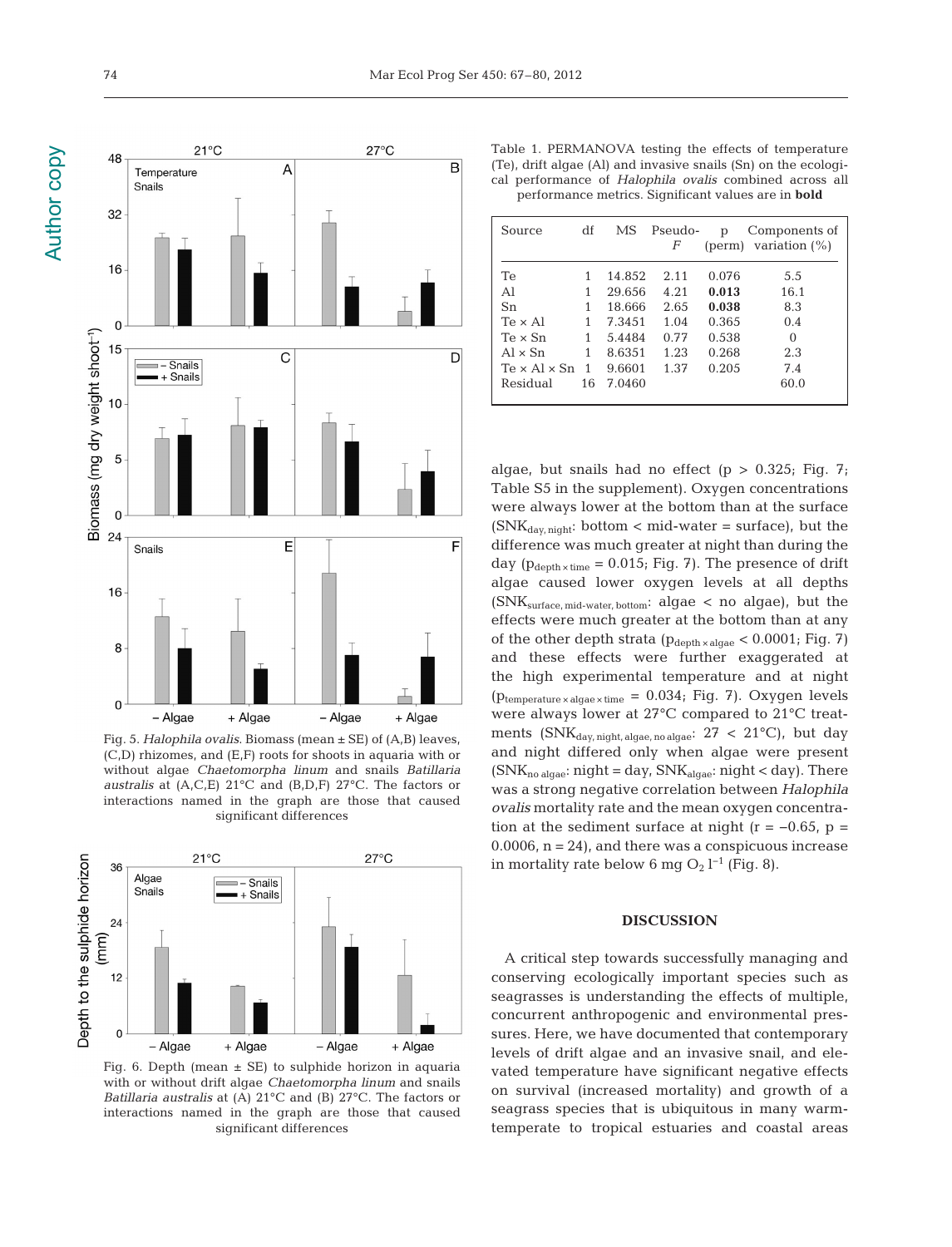

Author copy

**Author copy** 



Fig. 7. Oxygen concentration (mean ± SE) at different depths, during day and night, in aquaria with and without drift algae *Chaetomorpha linum* at (A) 21°C and (B) 27°C. As we had no expectation that snails would affect oxygen concentration in the water column, we pooled across snail treatments ( $n = 6$  treatments per data point, each the average of 4 measurements). SU: below the surface; MI: mid-water/within the algal mat; BO: bottom at the sediment surface

(Carruthers et al. 2007). Moreover, we documented that these effects predominantly were additive rather than synergistic or antagonistic.

# *In situ* **patterns of drift algae, invasive snails and temperature**

# Drift algae

Drift algae were ubiquitous within seagrass beds in the Swan River, and, as in other estuaries (cf. Kopecky & Dunton 2006), were characterised by a clear summer peak, hinting at a seasonal pattern. The summer peak likely reflects concurrent increases in salinity, temperature and light levels during summer months, whereas spatial patchiness may be due to 'random' entanglement around leaf structures, counteracted by hydrodynamic forces from waves and tides (Biber 2007). Only 4 species contributed to 90% of the total algal biomass, but dominance by a few stress-tolerant and fastgrowing ephemeral species is common in estuaries (Valiela et al. 1997, McGlathery 2001). The survey also documented that the drift-algal load used in the experiment, although high, is ecologically relevant and can be found in patches in seagrass beds in the Swan River today. We did not quantify the stability of individual patches of drift algae, but the effects of drift algae will depend on their residence time in a specific location. The residence time largely depends on the flow velocities of currents at any given location and the roughness of the substrate (Biber 2007). Using tagging experiments, Astill & Lavery (2001) showed that drift algae can persist for at least 3 wk at low-energy sites in the Swan River, indicating that the duration of our impact experiment also has ecological relevance (cf. Holmer & Nielsen 2007, Martinez-Lüscher & Holmer 2010).



Fig. 8. *Halophila ovalis*. Relationship between mortality rate of shoots and oxygen concentration near the bottom at night. Data include all treatments (n = 24 aquaria)

8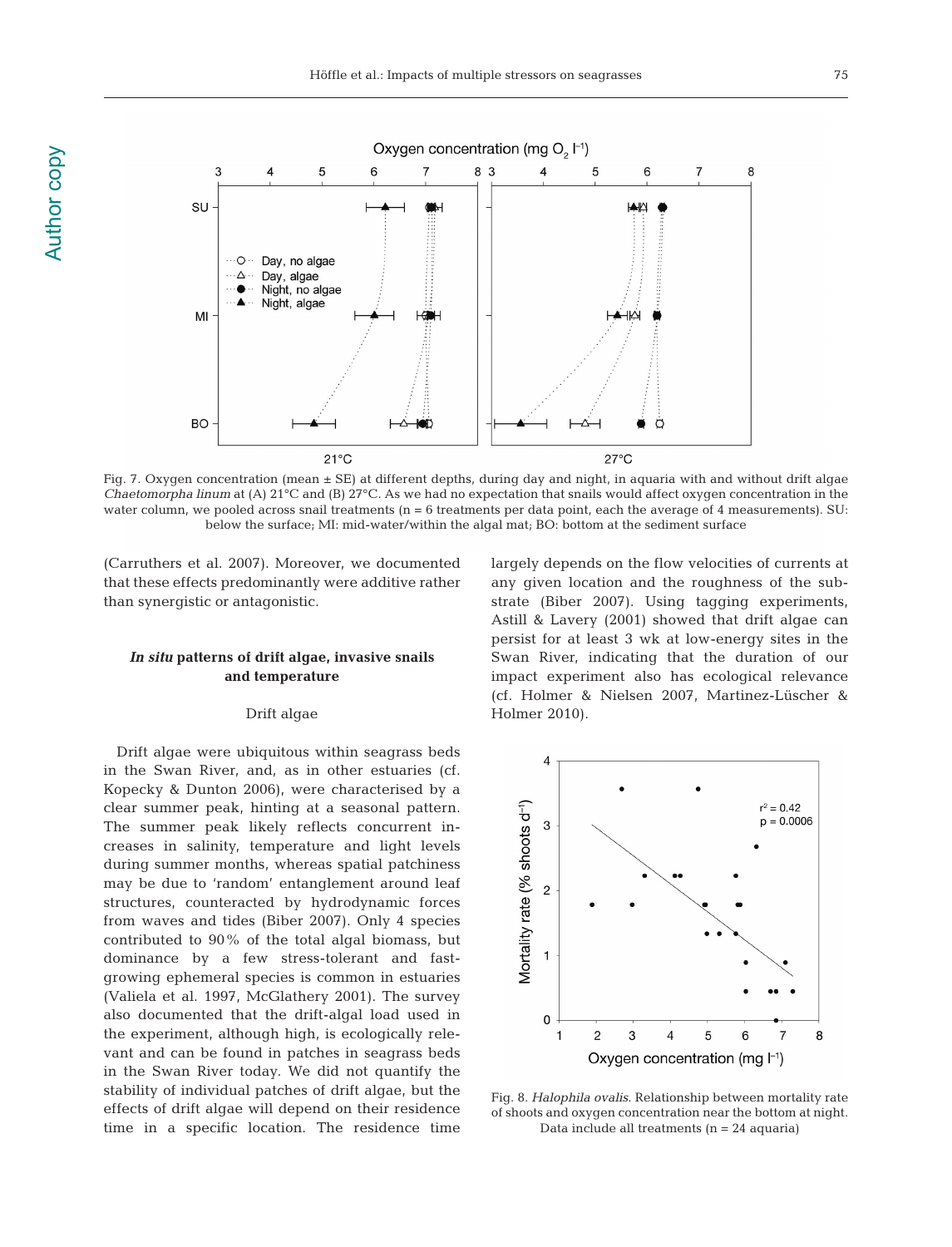Author copy Author copy

# Snails

The snail survey showed that *Batillaria australis* is very abundant in the Swan River, with an average of ca. 490 snails m−2 in seagrass beds. This mean value representing 3 sites is almost identical to what was reported from 10 seagrass beds in 2006 (Thomsen et al. 2010), suggesting a relatively uniform distribution of snails throughout the Swan River. High abundances of *B. australis* have also been reported from its native region in east Australian estuaries, with up to 2000 snails m−2 in seagrass beds near Sydney (Cummins 2005), perhaps suggesting that the carrying capacity for snails in the Swan River may not yet have been reached. High abundances of sibling species have been reported from New Zealand (Jones & Marsden 2005), Japan (Kamimura & Tsuchiya 2006) and in invaded estuaries on the US west coast (Byers 2000). This large snail and its morphologically similar sibling species are often found in high abundances in temperate and subtropical seagrass beds, probably due to a combination of high resistance to predators, gastropod competitors and environmental stress. Com pared to *in situ* abundances, the density used in our experiment was relatively low. The impacts we have detected are therefore likely to be conservative estimates, and true impacts of *B. australis* on seagrass health *in situ* may potentially have been underestimated. Yet the density in the aquaria was similar to the density of *B. australis* in adjacent mudflats  $(<100$  snails m<sup>-2</sup>), making the results representative for the mudflat –seagrass interface.

#### Temperature

There was a substantial variation in temperature over the sampling period, as would be expected in an estuary in a Mediterranean-type climate, with some areas more prone to peak thermal stress than others. Importantly, our highest experimental temperature corresponded well with maximum summer temperatures measured *in situ* at the bottom where the seagrasses are found, again supporting the ecological relevance of our results.

# **Experimental effects on ecological performance**

#### Effects of drift algae

The presence of drift algae was the stress factor that most often caused negative effects on *Halophila*  *ovalis* performance, potentially by indirectly increasing sulphide concentrations in the sediment and hypoxia in the water column. Drift algae also explained most of the total variation in the experimental data. Several field experiments have documented negative impacts of drift algae on seagrasses (e.g. Holmquist 1997, Nelson & Lee 2001, Cummins et al. 2004, Irlandi et al. 2004, Huntington & Boyer 2008), most attributing adverse effects to competition for light. However, indirect effects associated with dark respiration by and decomposition of drift algae, causing hypoxia and increased sulphide in the water column and sediment pore water, can also cause rapid and severe stress on seagrasses (Krause-Jensen et al. 1999, Holmer & Bondgaard 2001, Holmer & Laursen 2002, Holmer et al. 2005, Holmer & Nielsen 2007). These biogeochemical processes were observed in the present study, where the presence of drift algae raised the sulphide horizon in the sediment and reduced oxygen levels in the water column, ultimately resulting in a negative relationship between water-column oxygen and seagrass mortality. Similar negative effects of low oxygen levels have been reported for other seagrass species (Greve et al. 2003, Frederiksen & Glud 2006), and seagrass mortality has previously been linked to low oxygen levels caused by drift algae (Holmer & Nielsen 2007). Interestingly, the negative effects of drift algae were mainly observed on production responses, but with no detected effects on final biomass except a near significant negative effect on leaf biomass. Major loss of biomass has been found in die-back areas, as the horizontal meristems soften, die back and eventually cause the loss of leaves (Carlson et al. 1994, Rask et al. 1999). Similar softening of *H. ovalis* rhizomes was found here, but the effect on shoot biomass may have been delayed by the low water movement in the aquaria failing to detach the leaves from the rhizomes (Holmer & Bondgaard 2001, Mascaró et al. 2009). In contrast, Holmer et al. (2011) found a significant influence on the biomass per shoot of all plant compartments of *H. ovalis*. However, that experiment lasted 1 wk longer, potentially explaining the increased effect.

## Effects of snails

*Batillaria australis* had negative effects on the biomass per shoot of both leaves and roots and a non-significant negative trend concerning rhizome biomass. *B. australis* is considered a deposit-feeder (Ewers 1967a,b) that potentially can shift to filter-feeding (Kamimura & Tsuchiya 2004, 2006). Direct grazing effects on *Halophila ovalis* are therefore unlikely. In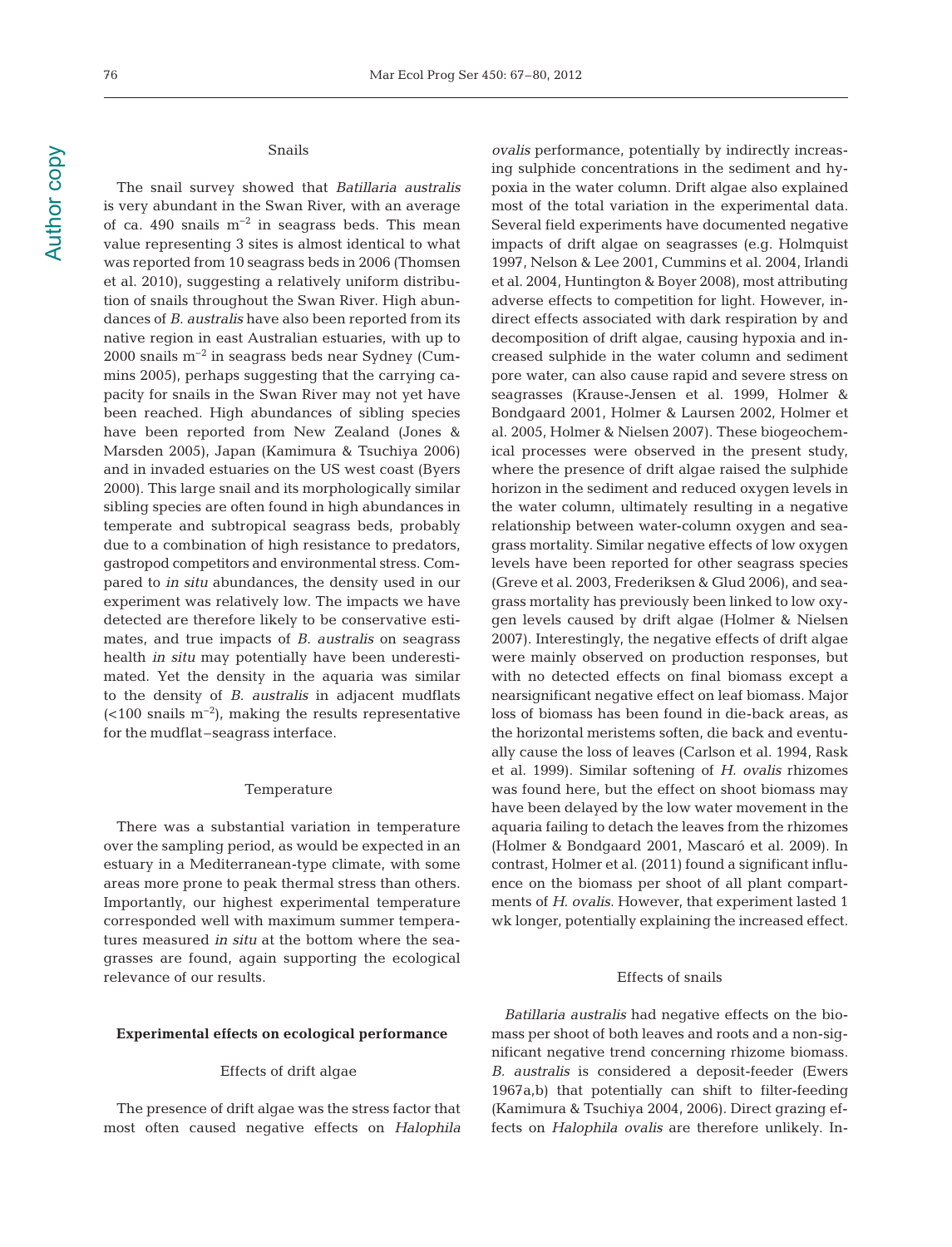deed, most seagrass–gastropod studies document positive effects on seagrasses, as snails tend to consume epiphytes rather than the basiophyte (= cleaner effect; reviewed in Hughes et al. 2004). Thus, we are not aware of other experimental gastropod studies to have documented non-trophic negative effects on seagrass biomass. We hypothesise that a combination of direct 'uprooting' by bulldozing snails (1 to 2 shoots d−1) and indirect effects through deposition of organic matter increased sulphide stress and caused the negative effects on *H. ovalis* biomass. Similar negative effects associated with bioturbation at low seagrass density have been observed for a non-native crab in seagrass transplant experiments (Davis et al. 1998), and recent studies of other molluscs have shown that biodeposition from mussels (Vinther & Holmer 2008, Vinther et al. 2008) and oysters (>150 ind.  $m^{-2}$ ; Booth & Heck 2009) can have negative effects on seagrasses. As indicated in the experiments by Davis et al. (1998), it is possible that our effect was particularly strong due to the low planting density in the aquaria, mimicking the seagrass–mudflat interface, and it is likely that a denser and interconnected root-rhizome system (e.g. in the interior of healthy seagrass beds) may reduce the impacts of bioturbating organisms (Frederiksen et al. 2007). Interestingly, the same 2 mechanisms (snail movement and biodeposition) were proposed to explain positive effects of the invasive sibling species *B. attramentaria* on the invasive seagrass *Zostera japonica* (Wonham et al. 2005). However, that experiment was conducted in the interior of a seagrass bed, using a species with larger belowground structures and where uprooting is less likely. In addition, larger seagrass species can transport more oxygen from the water column to the rhizosphere, potentially benefiting from snail-induced nutrient enrichment. In short, more studies are needed to better understand when, where and how molluscs affect seagrass performance. We suggest it is particularly important to investigate snail movement patterns, density-dependent effects (Booth & Heck 2009) and specific feeding strategies. Small-scale patterns of biodeposition and biogeochemistry, in concert with seagrass density dependent responses, e.g. the snails' ability to transfer oxygen and to resist sulphide toxicity, should also be investigated.

## Effects of temperature

Negative effects of elevated temperature on *Halo phila ovalis* performance were fewer than by drift algae and snails. The most severe effects were found

in combination with drift algae. High temperature increased leaf loss, and, in the presence of drift algae, also reduced the length of the 2nd internode. Increased mortality at temperatures near 30°C has been also observed by Holmer et al. (2011), whereas mortality only occurred at 37.5°C and higher for tropical *H. ovalis,* suggesting substantially higher temperature tolerance in tropical populations of this species (Ralph 1998). Similar to *Zostera marina* (Greve et al. 2003), *H. ovalis* may have higher respiratory oxygen demand at higher temperatures, reducing the oxygen available for plant cell activity and reducing the capacity of the plant to oxidise the sediment and therefore increasing the risk of sulphide intrusion (Borum et al. 2005). Drift-algal cover may further limit the oxygen supply, especially during the night, when the seagrass takes up oxygen from the water column. Only the treatment combining high temperature, drift algae and snails caused high sulphide concentrations. In contrast, other studies have shown increased sulphide concentrations in seagrass sediments during summer and linked them to sulphide intrusion (Frederiksen et al. 2007). Perhaps sulphide production in our setup was limited by the low organic content in the sediment. It is possible that sulphide stress can be stronger, and occur at lower temperatures, *in situ* where sediments have higher organic matter content. We also note that the temperature applied in the present study is similar to summer temperatures already experienced in the Swan River. It is therefore likely that higher temperatures in the future will reduce oxygen levels in the seagrass even further, and make seagrass beds more susceptible to die-offs.

# **Interaction effects and conclusions**

Multiple anthropogenic stressors almost always cooccur (Breitburg et al. 1998, Crain et al. 2008, Halpern et al. 2008) and it is therefore essential to consider their combined effects. In the present study, relatively few interaction effects were detected on individual response variables, indicating that stress effects mainly were additive. Still, we found that the internode length (a complex growth response) decreased at high temperature but only in the presence of drift algae (Significant algae × Temperature interaction), and that the plastochrone interval (an inverse growth response) increased by snail addition, but again only in the presence of drift algae. Thus, for these 2 growth responses, one stressor (drift algae) compounded the influence of another stressor (snails or temperature).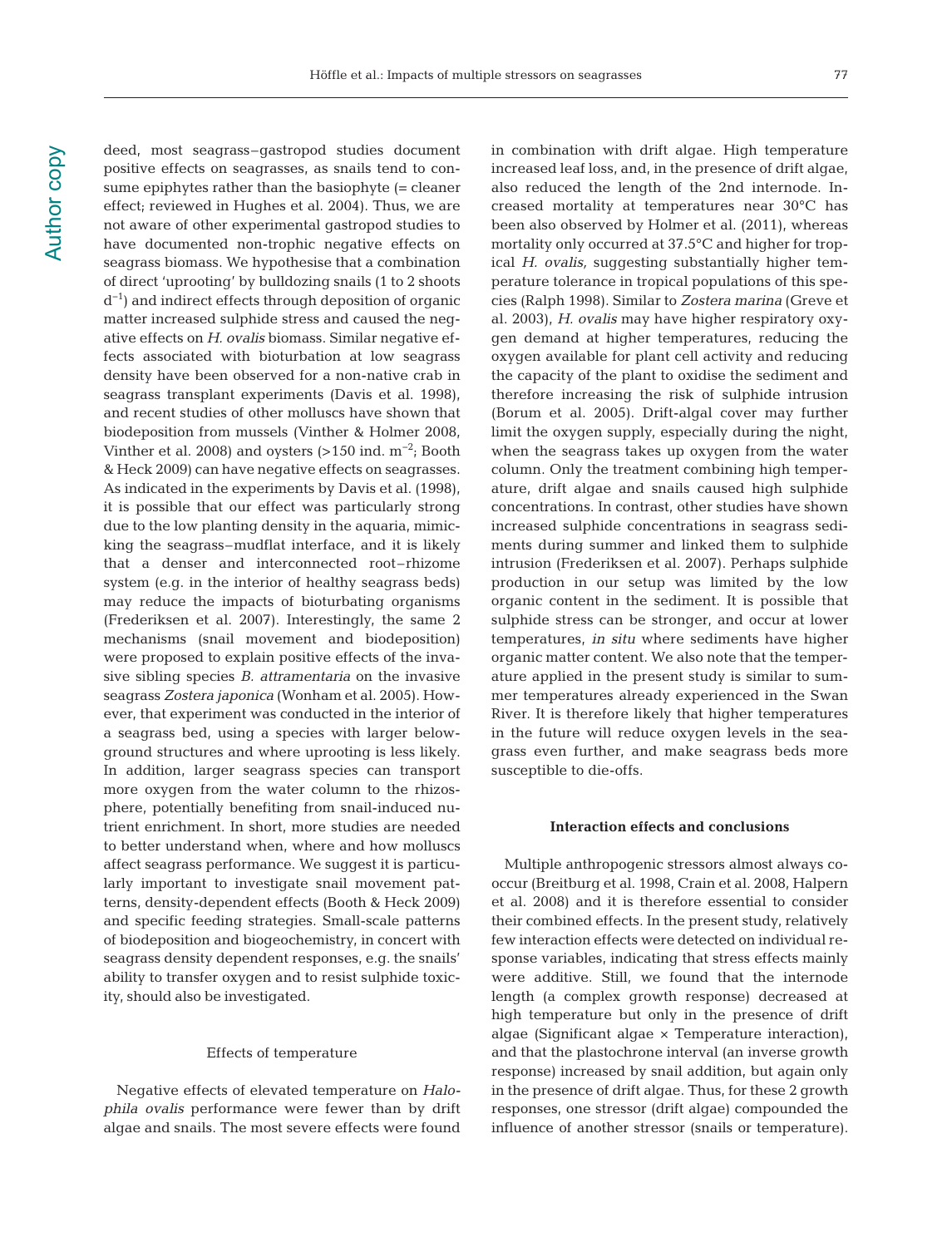increased temperature generally accelerated the negative effects of the coarsely branched red macroalgae *Gracilaria comosa* on *Halophila ovalis*. Similar synergistic stress effects have been observed in other factorial seagrass experiments; *Zostera marina* was negatively affected by nutrient enrichment if also stressed by salinity (van Katwijk et al. 1999), *Halodule wrightii* and *Thalassia testudinum* were negatively affected by sulphide stress when combined with salinity and/ or temperature stress (Koch & Erskine 2001, Koch et al. 2007) and *T. testudinum* was negatively affected by salinity stress if co-occurring with excessive amounts of nutrients (Kahn & Durako 2006). However, Torquemada et al. (2005) found no synergistic effects be tween salinity stress, temperature and pH on *Halo phila johnsonii* performance. Nevertheless, the few seagrass studies that have included factorial-stress combinations indicate that adverse synergistic effects can be important and thereby provide a crucial warning that the health and status of future seagrass beds should be interpreted in a context of co-occurring stressors. In this context, we have here documented that additive and synergistic effects of climate change, eutrophication and invasive species are likely to negatively impact seagrass beds in the Swan River if Crain CM, Kroeker K, Halpern BS (2008) Interactive and ➤ either of these factors is increased in the future. As increasing temperatures, drift algae and invasive snails are contemporary threats for many other estuaries, these findings are likely to be widely applicable.

*Acknowledgements*. The research in this paper was supported by grant 95-306-13697 from the Siemens foundation to H.H., grants 272-05-0408 and 272-07-0031 from the Danish National Science Research Foundation to M.H., Australian Research Council Discovery Grant (DP0555929) and the Swan River Trust (SCRIP) and Edith Cowan University to T.W. and M.S.T.; M.S.T. was also supported by the Danish National Science Research Foundation and the Portuguese Fundação para a Ciência e a Tecnologia (FCT) and Fondo Europeo de Desarrollo Regional (FEDER) through project INVASEA (PTDC/MAR/098069/2008).

#### LITERATURE CITED

- ▶ Armstrong J, Armstrong W (2005) Rice: sulfide-induced barriers to root radial oxygen loss,  $Fe^{2+}$  and water uptake, and lateral root emergence. Ann Bot 96:625-638
- ► Astill H, Lavery PS (2001) The dynamics of unattached benthic macroalgal accumulations in the Swan-Canning Estuary. Hydrol Process 15: 2387−2399
- ▶ Biber PD (2007) Transport and persistence of drifting macroalgae (Rhodophyta) are strongly influenced by flow velocity and substratum complexity in tropical seagrass habitats. Mar Ecol Prog Ser 343: 115−122
- In a relatively similar experiment (Holmer et al. 2011), Biebl R, McRoy CP (1971) Plasmatic resistance and rate of ➤ respiration and photosynthesis of *Zostera marina* at different salinities and temperatures. Mar Biol 8:48-56
	- ► Booth DM, Heck KL (2009) Effects of the American oyster *Crassostrea virginica* on growth rates of the seagrass *Halodule wrightii.* Mar Ecol Prog Ser 389: 117−126
	- ► Borum J, Pedersen O, Greve TM, Frankovich TA, Zieman JC, Fourqurean JW, Madden CJ (2005) The potential role of plant oxygen and sulphide dynamics in die-off events of the tropical seagrass, *Thalassia testudinum.* J Ecol 93: 148−158
		- Brearley A (2005) Ernest Hodgkin's Swanland. Estuaries and coastal lagoons in South Western Australia. University of Western Australia Press, Perth
		- Breitburg D, Baxter J, Hatfield C, Howarth R, Jones C, Lovett G (1998) Understanding effects of multiple stressors: ideas and challenges. In: Pace M, Groffman P (eds) Successes, limitations, and frontiers in ecosystem science. Springer, New York, NY, p 416–431
	- ► Byers JE (2000) Differential susceptibility to hypoxia aids estuarine invasion. Mar Ecol Prog Ser 203: 123−132
		- Carlson PR, Yarbro LA, Barber TR (1994) Relationship of sediment sulfide to mortality of *Thalassia testudinum* in Florida Bay. Bull Mar Sci 54: 733−746
	- ► Carruthers TJB, Dennison WC, Kendrick GA, Waycott M, Walker DI, Cambridge ML (2007) Seagrasses of southwest Australia: a conceptual synthesis of the world's most diverse and extensive seagrass meadows. J Exp Mar Biol Ecol 350: 21−45
		- Clarke KR, Gorley RN (2006) Primer v6: user manual/tutorial. PRIMER-E, Plymouth
	- cumulative effects of multiple human stressors in marine systems. Ecol Lett 11: 1304−1315
	- Cummins SP (2005) Behaviour of the snail, *Batillaria australis*, in meadows of seagrass. PhD thesis, University of Sydney
	- ► Cummins SP, Roberts DE, Zimmerman KD (2004) Effects of the green macroalga *Enteromorpha intestinalis* on macrobenthic and seagrass assemblages in a shallow coastal estuary. Mar Ecol Prog Ser 266:77-87
	- ▶ Davis RC, Short FT, Burdick DM (1998) Quantifying the effects of green crab damage to eelgrass transplants. Restor Ecol 6: 297−302
- Future Fellowship (FT110100174) to T.W. and grants from  $\quadtriangleright$  Duarte CM, Marba N, Agawin N, Cebrian J and others (1994) Reconstruction of seagrass dynamics: age determinations and associated tools for the seagrass ecologist. Mar Ecol Prog Ser 107: 195−209
	- Ewers W (1967a) Geographic variation in the snail *Vela -* ➤ *cumantus australis* (Gastropoda: Potamididiae). Aust J Zool 15: 1163−1171
	- Ewers W (1967b) The distribution of *Velacumantus aus-*➤ tralis (Gastropoda: Potamididae). Aust J Zool 15: 581−591
	- ► Frederiksen MS, Glud RN (2006) Oxygen dynamics in the rhizosphere of *Zostera marina:* a two-dimensional planar optode study. Limnol Oceanogr 51: 1072−1083
	- Frederiksen MS, Holmer M, Díaz-Almela E, Marba N, ➤ Duarte CM (2007) Sulfide invasion in the seagrass *Posi*donia oceanica at Mediterranean fish farms: assessment using stable sulfur isotopes. Mar Ecol Prog Ser 345: 93−104
	- ► Greve TM, Borum J, Pedersen O (2003) Meristematic oxygen variability in eelgrass (*Zostera marina*). Limnol Oceanogr 48:210−216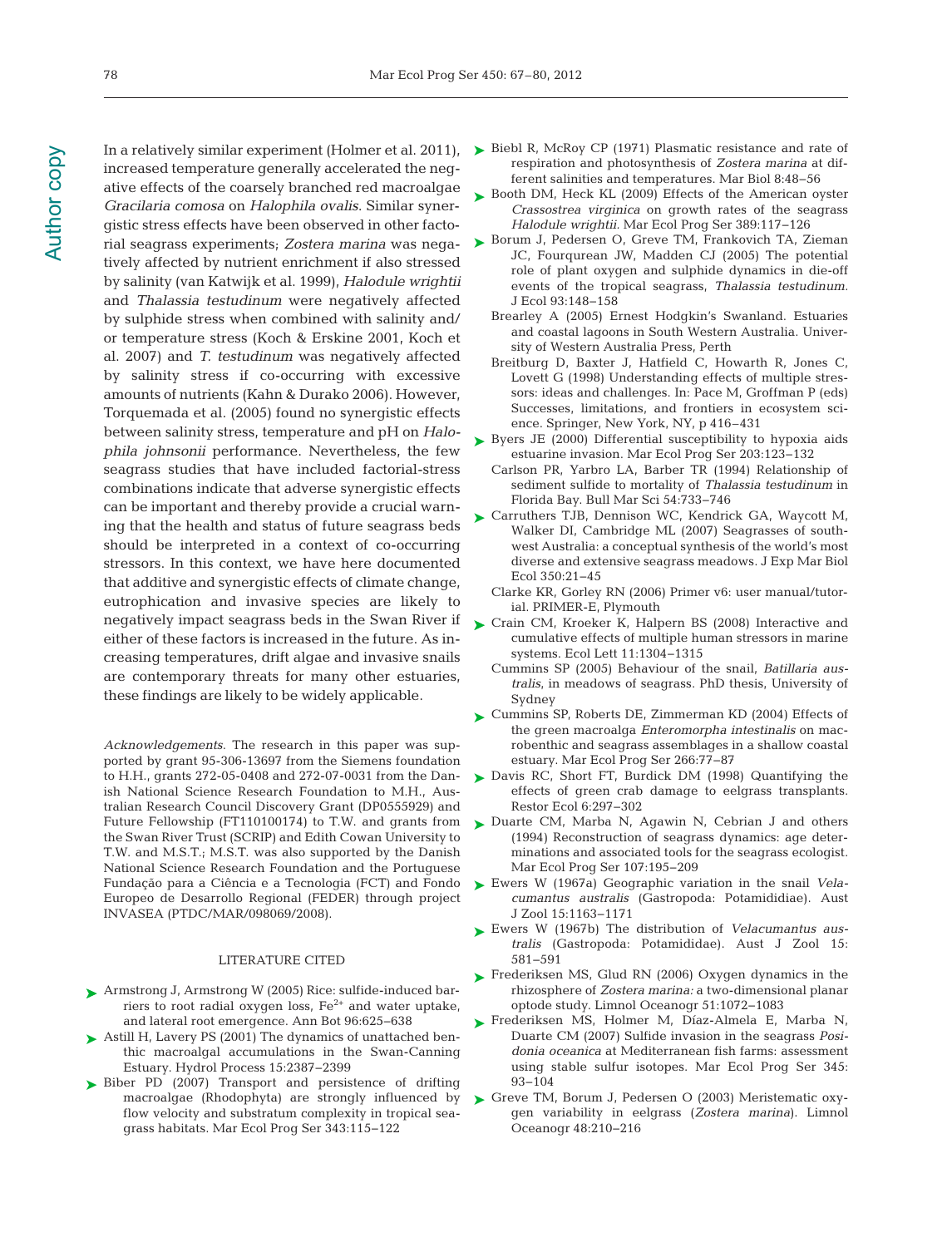- ► Halpern BS, Walbridge S, Selkoe KA, Kappel CV and others (2008) A global map of human impact on marine ecosystems. Science 319:948-952
- Hauxwell J, Cebrian J, Valiela I (2003) Eelgrass *Zostera* ➤ *marina* loss in temperate estuaries: relationship to landderived nitrogen loads and effect of light limitation imposed by algae. Mar Ecol Prog Ser 247:59-73
- ► Hillman K, McComb AJ, Walker DI (1995) The distribution, biomass and primary production of the seagrass *Halophila ovalis* in the Swan/Canning Estuary, Western Australia. Aquat Bot 51: 1−54
- ► Holmer M, Bondgaard EJ (2001) Photosynthetic and growth response of eelgrass to low oxygen and high sulfide concentrations during hypoxic events. Aquat Bot 70:29-38
- ► Holmer M, Laursen L (2002) Effect of shading of *Zostera marina* (eelgrass) on sulfur cycling in sediments with Biol Ecol 270:25-37
- ► Holmer M, Nielsen RM (2007) Effects of filamentous algal mats on sulfide invasion in eelgrass (*Zostera marina*). J Exp Mar Biol Ecol 353: 245−252
- ► Holmer M, Frederiksen MS, Mollegaard H (2005) Sulfur accumulation in eelgrass (*Zostera marina*) and effect of sulfur on eelgrass growth. Aquat Bot 81:367-379
- ► Holmer M, Wirachwong P, Thomsen MS (2011) Negative effects of stress-resistant drift algae and high temperature on a small ephemeral seagrass species. Mar Biol 158: 297−309
- ► Holmquist JG (1997) Disturbance and gap formation in a marine benthic mosaic: influence of shifting macroalgal patches on seagrass structure and mobile invertebrates. Mar Ecol Prog Ser 158: 121−130
- ▶ Hughes RA, Bando KJ, Rodriguez LF, Williams SL (2004) Relative effects of grazers and nutrients on seagrasses: a meta-analysis approach. Mar Ecol Prog Ser 282:87–99
- ► Huntington BE, Boyer KE (2008) Effects of red macroalgal *(Gracilariopsis* sp.) abundance on eelgrass *Zostera marina* in Tomales Bay, California, USA. Mar Ecol Prog Ser 367:133-142
- Irlandi EA, Orlando BA, Biber PD (2004) Drift algae-epi-➤ phyte-seagrass interactions in a subtropical *Thalassia testudinum* meadow. Mar Ecol Prog Ser 279:81-91
	- Jones MB, Marsden ID (2005) Life in the estuary. Canterberry University Press, Christchurch
- Kahn AE, Durako MJ (2006) *Thalassia testudinum* seedling ➤ responses to changes in salinity and nitrogen levels. J Exp Mar Biol Ecol 335: 1−12
- ► Kamimura S, Tsuchiya M (2004) The effect of feeding behavior of the gastropods *Batillaria zonalis* and *Cerithi deopsilla cingulata* on their ambient environment. Mar Biol 144:705-712
- ► Kamimura S, Tsuchiya M (2006) Effects of opportunistic feeding by the intertidal gastropods *Batillaria zonalis* and *B. flectosiphonata* on material flux on a tidal flat. Mar Ecol Prog Ser 318:203-211
- ► Kilminster KL, Walker DI, Thompson PA, Raven JA (2008) Changes in growth, internode distance and nutrient concentrations of the seagrass *Halophila ovalis* with exposure to sediment sulphide. Mar Ecol Prog Ser 361: 83−91
- ► Koch MS, Erskine JM (2001) Sulfide as a phytotoxin to the tropical seagrass *Thalassia testudinum*: interactions with light, salinity and temperature. J Exp Mar Biol Ecol 266: 81−95
- ► Koch MS, Schopmeyer S, Kyhn-Hansen C, Madden CJ

(2007) Synergistic effects of high temperature and sulfide on tropical seagrass. J Exp Mar Biol Ecol 341: 91−101

- ► Kopecky AL, Dunton KH (2006) Variability in drift macroalgal abundance in relation to biotic and abiotic factors in two seagrass dominated estuaries in the western Gulf of Mexico. Estuar Coasts 29: 617−629
- ► Krause-Jensen D, Christensen PB, Rysgaard S (1999) Oxygen and nutrient dynamics within mats of the filamentous macroalga *Chaetomorpha linum*. Estuaries 22: 31−38
- Lotze HK, Lenihan HS, Bourque BJ, Bradbury RH and others ➤ (2006) Depletion, degradation, and recovery potential of estuaries and coastal seas. Science 312: 1806−1809
- ► Martinez-Lüscher J, Holmer M (2010) Potential effects of the invasive species *Gracilaria vermiculophylla* on *Zostera marina* metabolism and survival. Mar Environ Res 69: 345−349
- contrasting organic matter and sulfide pools. J Exp Mar > Mascaró O, Valdemarsen T, Holmer M, Perez M, Romero J (2009) Experimental manipulation of sediment organic content and water column aeration reduces *Zostera marina* (eelgrass) growth and survival. J Exp Mar Biol Ecol 373: 26−34
	- ► McGlathery KJ (2001) Macroalgal blooms contribute to the decline of seagrass in nutrient-enriched coastal waters. J Phycol 37:453-456
	- ► Nelson TA, Lee A (2001) A manipulative experiment demonstrates that blooms of the macroalga *Ulvaria obscura* can reduce eelgrass shoot density. Aquat Bot 71: 149−154
	- Nielsen SL, Sand-Jensen K, Borum J, Geertz-Hansen O ➤ (2002) Depth colonization of eelgrass (*Zostera marina*) and macroalgae as determined by water transparency in Danish coastal waters. Estuaries 25: 1025−1032
	- ▶ Orth RJ, Carruthers TJB, Dennison WC, Duarte CM and others (2006) A global crisis for seagrass ecosystems. Bioscience 56:987-996
	- ▶ Pearce A, Feng M (2007) Observations of warming on the Western Australian continental shelf. Mar Freshw Res 58: 914−920
	- ► Pedersen O, Binzer T, Borum J (2004) Sulphide intrusion in eelgrass (*Zostera marina* L.). Plant Cell Environ 27: 595−602
	- ► Pedersen MF, Staehr PA, Wernberg T, Thomsen MS (2005) Biomass dynamics of exotic *Sargassum muticum* and native *Halidrys siliquosa* in Limfjorden, Denmark implications of species replacements on turnover rates. Aquat Bot 83:31–47
	- Pischedda L, Poggiale JC, Cuny P, Gilbert F (2008) Imaging ➤ oxygen distribution in marine sediments. The importance of bioturbation and sediment heterogeneity. Acta Biotheor 56:123-135
		- Poloczanska ES, Babcock RC, Butler A, Hobday A and others (2007) Climate change and Australian marine life. Oceanogr Mar Biol Annu Rev 45: 407−478
	- ► Ralph PJ (1998) Photosynthetic response of laboratory-cultured *Halophila ovalis* to thermal stress. Mar Ecol Prog Ser 171:123-130
	- ▶ Rask N, Pedersen SE, Jensen MH (1999) Response to lowered nutrient discharges in the coastal waters around the island of Funen, Denmark. Hydrobiologia 393: 69−81
		- Raven JA, Scrimgeour CM (1997) The influence of anoxia on plants of saline habitats with special reference to the sulphur cycle. Ann Bot 79(Suppl 1): 79−86
		- Sage M (2002) GMAV for Windows. Instruction manual. Centre for Research on Ecological Impacts of Coastal Cities, University of Sydney, Sydney